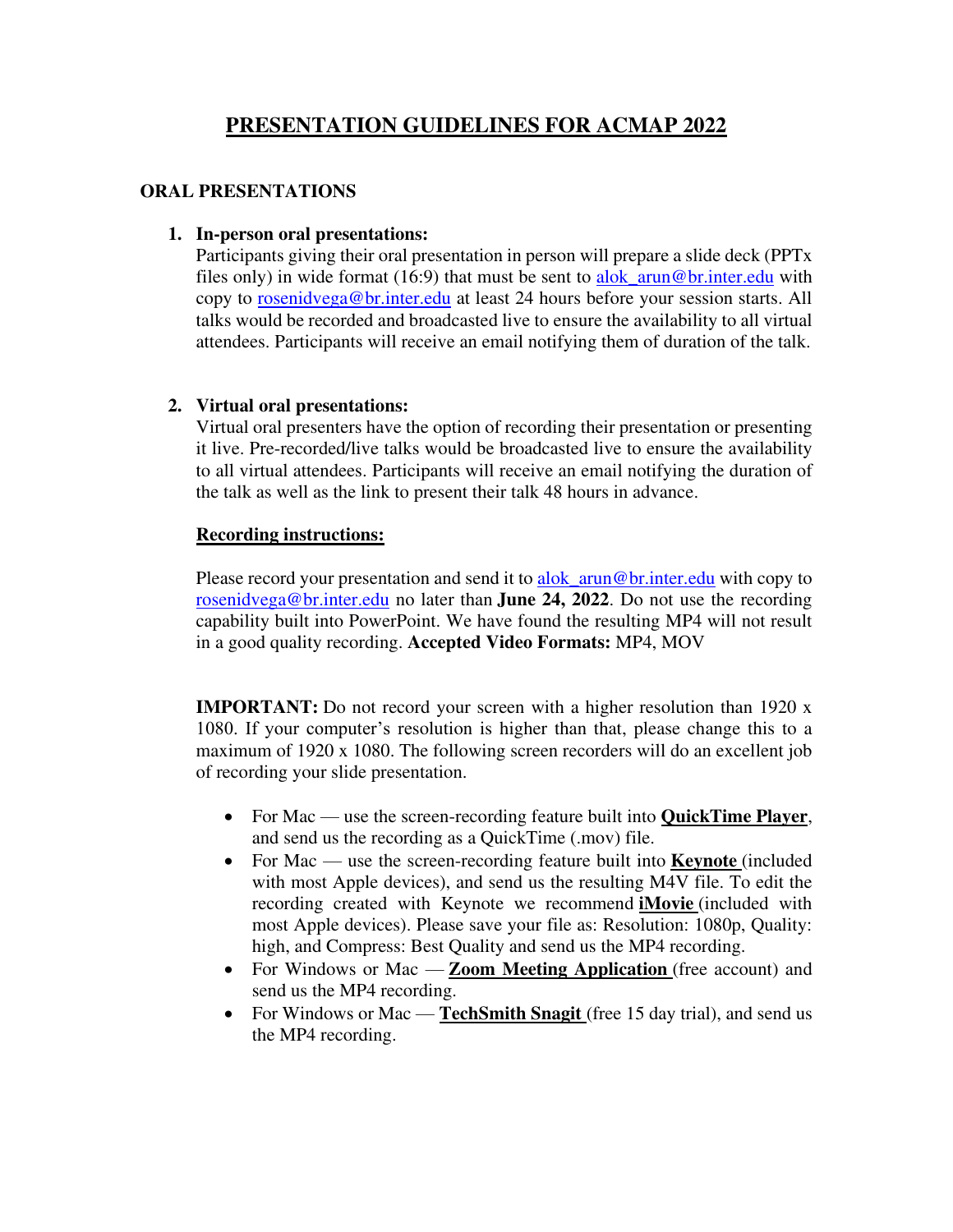### **POSTER PRESENTATIONS**

#### **3. In-person poster presentations:**

Participants giving their poster presentation in person will prepare both a printed poster for display at the ACMAP Conference in Puerto Rico and will send a PDF version (not exceeding 10 Mb) no later than  $22<sup>nd</sup>$  June 2022 to alok arun@br.inter.edu with copy to rosenidvega@br.inter.edu. Poster presenters may record an optional short video (under 3 minutes) describing their poster that will be available on-demand to all ACMAP2022 participants. Recording instructions can be found at the bottom of this page.

Posters should be prepared and printed with maximum final dimensions under 41 x 42 inches. Posters will be displayed on a bulletin board that you will choose. Tacks will be provided in Puerto Rico, but also consider bringing a few extras. All posters should be hung in the designated area (*follow the signs to "Poster Hall" at the Bayamon campus of Inter American University of Puerto Rico*) on Tuesday, June 29 between 8:00 am – 1:00 pm.

All posters will need to be removed from the poster hall by 1:30 pm on Wednesday, June 30. Posters remaining after the removal period will be taken down and recycled by ACMAP2022 staff.

#### **4. Virtual poster presentations:**

Virtual poster presenters must record their poster in the form of a presentation (3 minutes maximum) and prepare a pdf of their posters. PDF files of posters (not exceeding 10 Mb) must be sent no later than  $22<sup>nd</sup>$  June 2022 to (alok arun@br.inter.edu with copy to rosenidvega@br.inter.edu) Recorded poster talks would be available on demand to all participants.

#### **Recording instructions:**

Please record your presentation and send it to alok arun@br.inter.edu with copy to rosenidvega@br.inter.edu no later than **June 24, 2022**. Do not use the recording capability built into PowerPoint. We have found the resulting MP4 will not result in a good quality recording. **Accepted Video Formats:** MP4, MOV.

**IMPORTANT:** Do not record your screen with a higher resolution than 1920 x 1080. If your computer's resolution is higher than that, please change this to a maximum of 1920 x 1080. The following screen recorders will do an excellent job of recording your slide presentation.

• For Mac — use the screen-recording feature built into **QuickTime Player**, and send us the recording as a QuickTime (.mov) file.